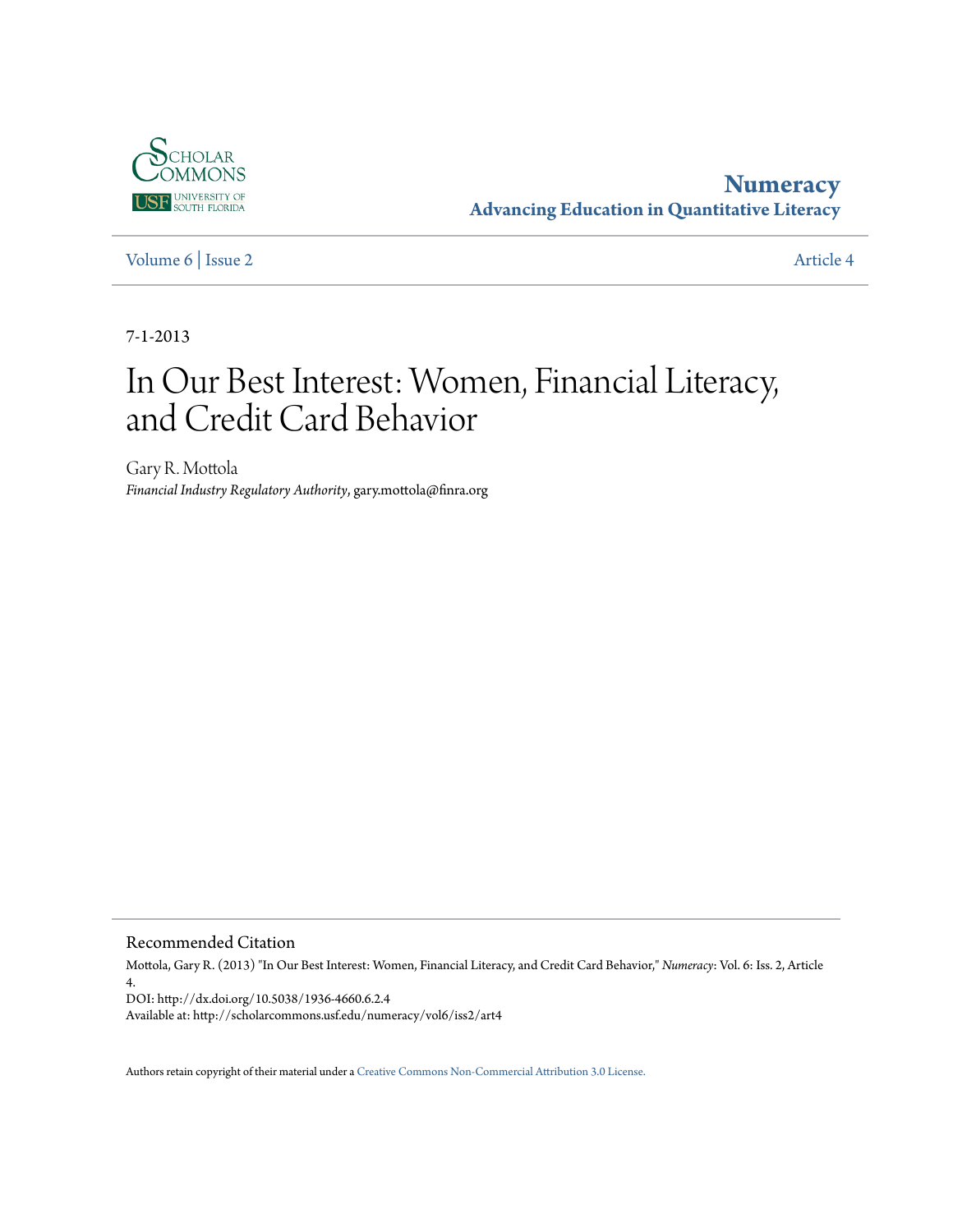# In Our Best Interest: Women, Financial Literacy, and Credit Card Behavior

#### **Abstract**

Data from the FINRA Foundation National Financial Capability Study revealed that women with low levels of financial literacy were more likely to engage in costly credit card behaviors—like incurring late and over-thelimit fees—than men with low financial literacy. There were, however, no differences in behavior between men and women with high financial literacy. Further, women and low financial literacy respondents reported paying higher interest rates on their credit cards. These findings suggest that increasing financial literacy may help reduce some gender-based differences in credit card behavior and lower credit card interest rates for both men and women.

#### **Keywords**

financial literacy, gender, credit cards

#### **Cover Page Footnote**

Gary R. Mottola is the Research Director of the FINRA Investor Education Foundation. He completed his PhD in Social Psychology at the University of Delaware.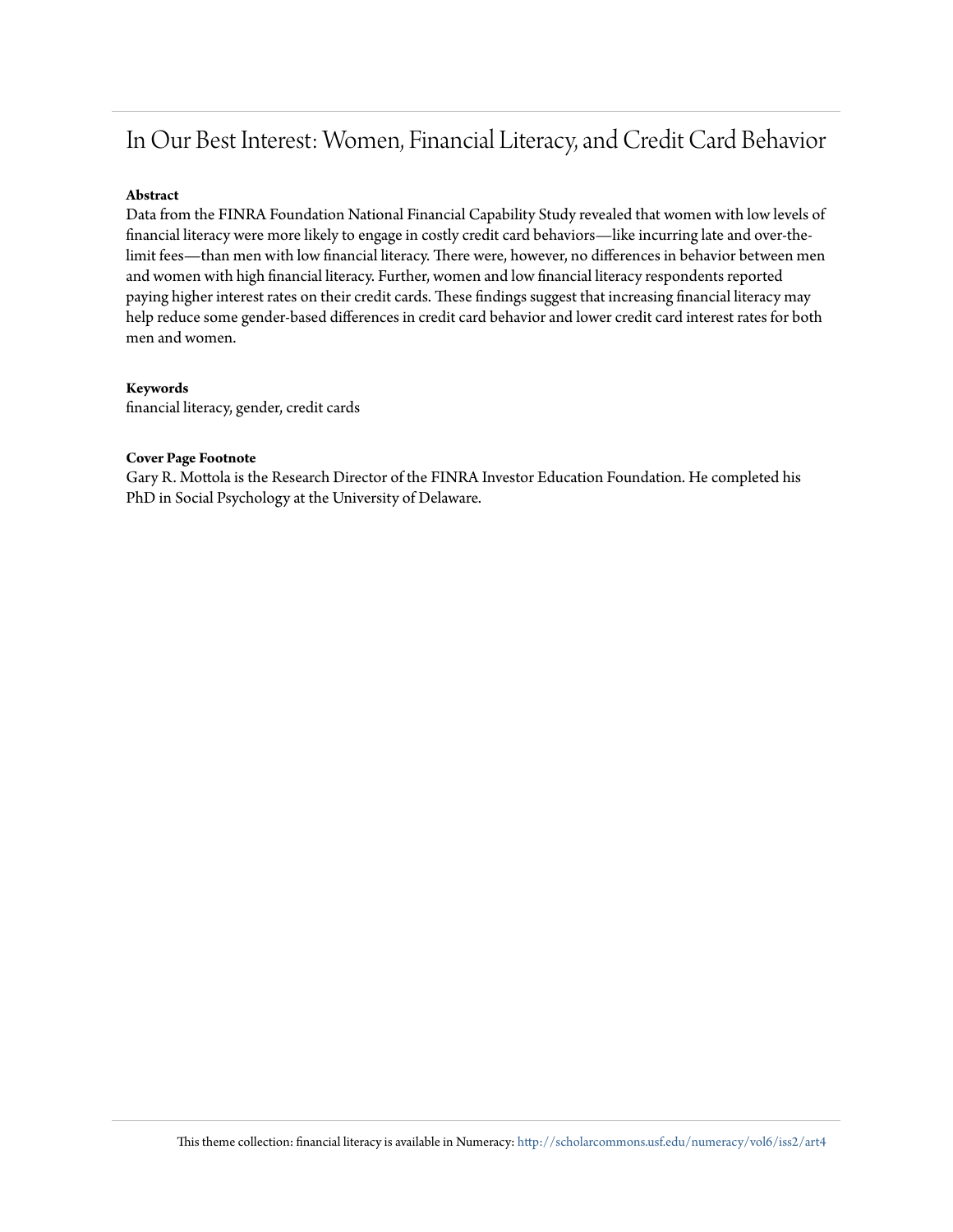### **Introduction**

Women consistently score lower than men on financial literacy measures, and this gender-based gap may negatively impact the financial well-being of women (Fonseca et al. 2012). For example, financial literacy has been linked to a number of important outcomes, including wealth accumulation (Stango and Zinman 2009), stock market participation (van Rooij et al. 2011; Yoong 2011), and retirement planning (Lusardi and Mitchell 2008). So, the lower levels of financial literacy among women may be impeding their ability to accumulate and manage assets and, ultimately, secure a promising financial future.

Women may face some challenges on the debt side of the financial equation, as well. Lusardi and Tufano (2009) found that women tend to have lower "debt literacy" levels than men and engage in more high-cost methods of borrowing such as using payday lenders, pawn shops, and rent-to-own stores. Consistent with this finding, Allgood and Walstad (2011) reported that women under age 60 tend to engage in more costly credit card behaviors than men, such as carrying a balance on their credit cards and incurring late payment fees.

Improving our understanding of credit card behavior among women is particularly important because credit cards are so pervasive in the United States. According to US Census data, 70% of families use credit cards, and, on average, cardholders have seven cards (US Census Bureau 2012). Further, the Federal Reserve reports an average balance of \$7,700 among cardholders with outstanding balances (Bricker et al. 2012). Given such widespread use, credit card mismanagement can have far-reaching effects. Missed and late payments, large balances, and exceeding credit limits can lead to higher fees, higher interest rates, and lower credit scores. Similarly, failing to choose a card with a competitive interest rate and reasonable features can drive up borrowing costs.

This paper further explores the relationships among credit card behavior, gender, and financial literacy. It also takes an exploratory look at the association between gender and credit card interest rates. A more nuanced understanding of these relationships could help identify areas that might benefit from additional research and help practitioners and policymakers allocate limited financial education resources to groups and areas most in need.

### **Data**

This study uses data from the State-by-State version of the 2009 National Financial Capability Study (NFCS). The goal of the NFCS is to benchmark and better understand financial capability in America. It was funded by the Financial Industry Regulatory Authority (FINRA) Investor Education Foundation and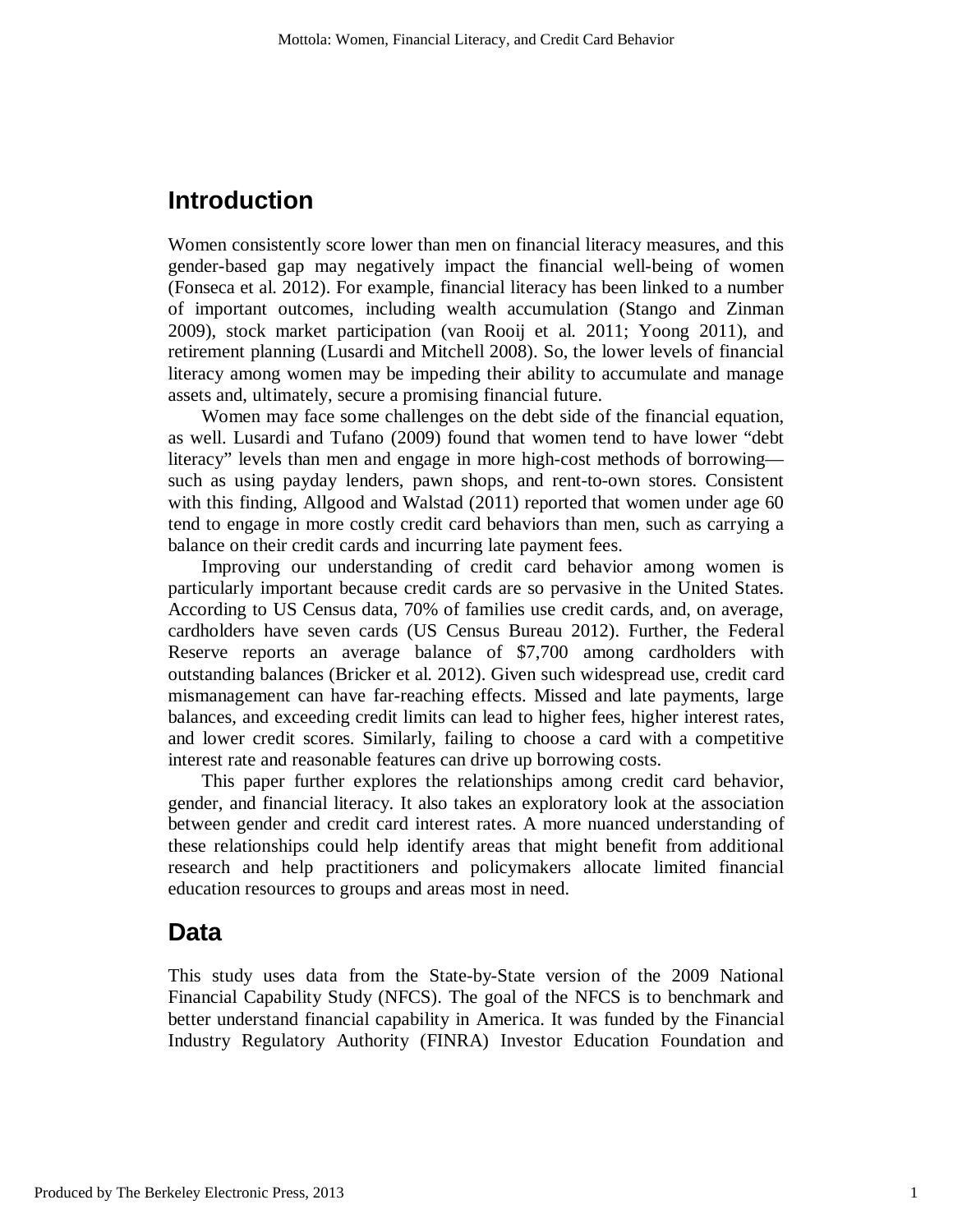conducted by Applied Research and Consulting. The NFCS was developed in consultation with the US Department of the Treasury and President Bush's Advisory Council on Financial Literacy. The survey was conducted using a sample of 28,146 adults age 18 and older (approximately 500 per state plus the District of Columbia) obtained from Research Now and SSI via proprietary, online panels of individuals who have agreed to participate in the panel and who are compensated for completing surveys. Nonprobability quota sampling was used to obtain the sample, and the sample has been weighted to be representative of the US adult population (age 18 and up) on age by gender, ethnicity, education, and census division—data from the US Census Bureau's 2008 American Community Survey were used to construct the weights. Data collection ran from June to October 2009, and the average time respondents took to complete the survey was fifteen minutes.

The NFCS contains over 130 questions spread out over five general sections. The demographic section contains questions that assess age, gender, income, marital status, education level, minority status, living arrangements, employment status, and dependents. The rest of the survey focuses on four key components of financial capability—making ends meet, planning ahead, managing financial products, and financial knowledge and decision-making The survey also includes a self-assessment of mathematical ability. The full NFCS questionnaire is available at [www.USFinancialCapability.org,](http://www.usfinancialcapability.org/) and a comprehensive overview of the NFCS data is provided in Lusardi (2011).

The 2009 NFCS data have been widely used by academic and government researchers exploring a variety of financial capability topics. For example, articles that have examined financial advice, financial literacy and retirement planning, international differences in financial literacy, and financial knowledge scales have been published in peer-reviewed journals.<sup>[1](#page-3-0)</sup> The data have been used in well over a dozen white papers and issue briefs, and statistics from the study have been widely cited by a variety of major media outlets including the *Wall Street Journal*, *US News and World Report*, and the *Today* show to name a few. Further, output from the project has been used in government reports and in congressional testimony.

As noted, the NFCS includes questions that span a broad array of financial knowledge and behavior—including five financial literacy questions and six questions on credit card behavior, all of which are listed below.

<span id="page-3-0"></span><sup>&</sup>lt;sup>1</sup> See Robb et al. (2012); Lachance and Tang (2012); Collins (2012); Knoll and Houts (2012); Lusardi and Mitchell (2011a, 2011b); and Robb and Woodyard (2011).

<span id="page-3-1"></span><sup>&</sup>lt;sup>2</sup> Se[e www.FinancialCapability.org](http://www.financialcapability.org/) for a list of white papers, issue briefs, government reports, and congressional testimony that use the data.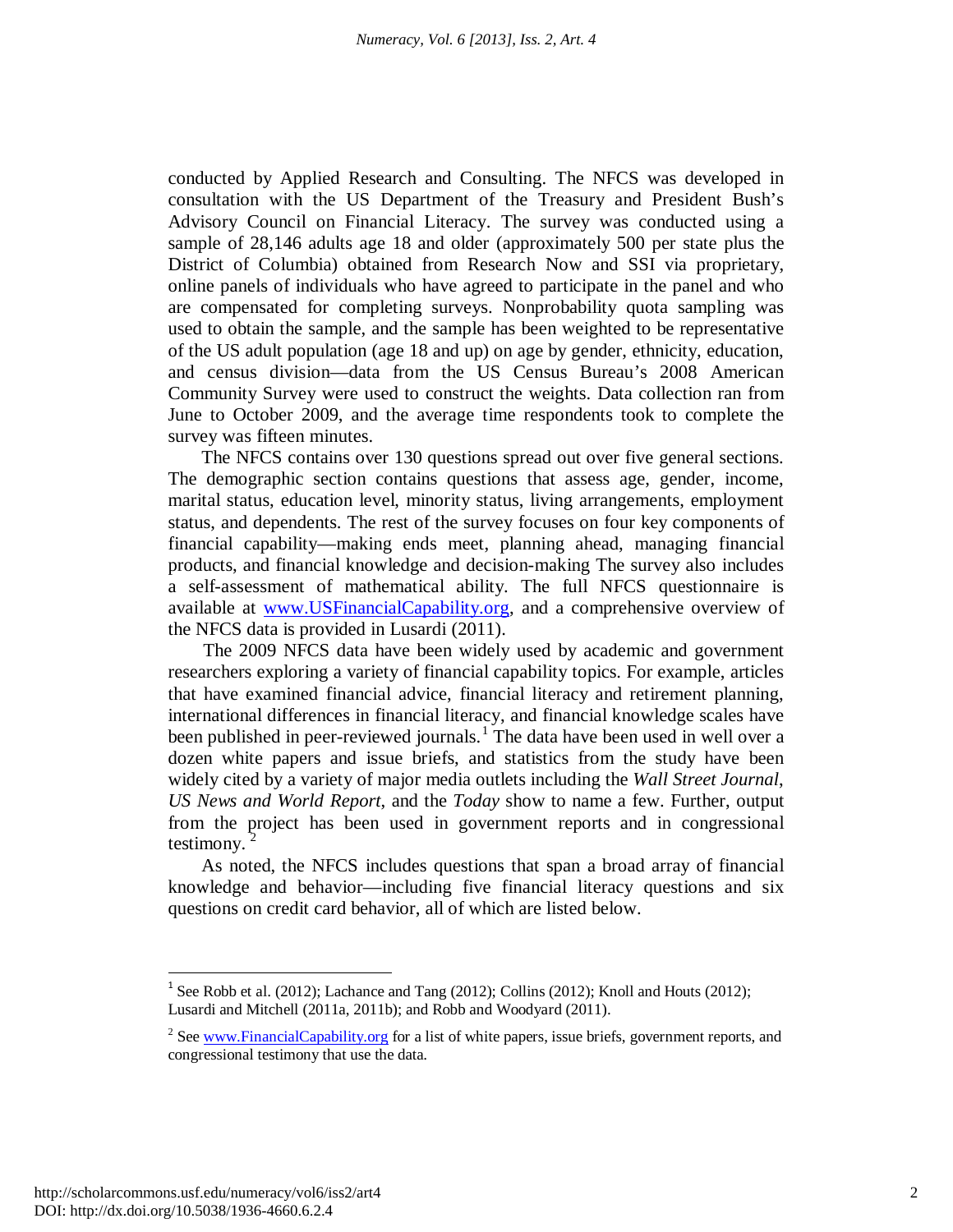#### **Interest Rate Question**

1. Suppose you had \$100 in a savings account and the interest rate was 2% per year. After 5 years, how much do you think you would have in the account if you left the money to grow?

A. More than \$102

B. Exactly \$102

C. Less than \$102

D. Don't know

E. Prefer not to say

#### **Inflation Question**

2. Imagine that the interest rate on your savings account was 1% per year and inflation was 2% per year. After 1 year, how much would you be able to buy with the money in this account?

A. More than today

B. Exactly the same

C. Less than today

D. Don't know

E. Prefer not to say

#### **Risk Question**

3. Buying a single company's stock usually provides a safer return than a stock mutual fund.

A. True

B. False

C. Don't know

D. Prefer not to say

#### **Bond Price Question**

4. If interest rates rise, what will typically happen to bond prices?

A. They will rise

B. They will fall

C. They will stay the same

D. There is no relationship between bond prices and the interest rate

E. Don't know

F. Prefer not to say

#### **Mortgage Question**

5. A 15-year mortgage typically requires higher monthly payments than a 30-year mortgage, but the total interest paid over the life of the loan will be less.

A. True

B. False

C. Don't know

D. Prefer not to say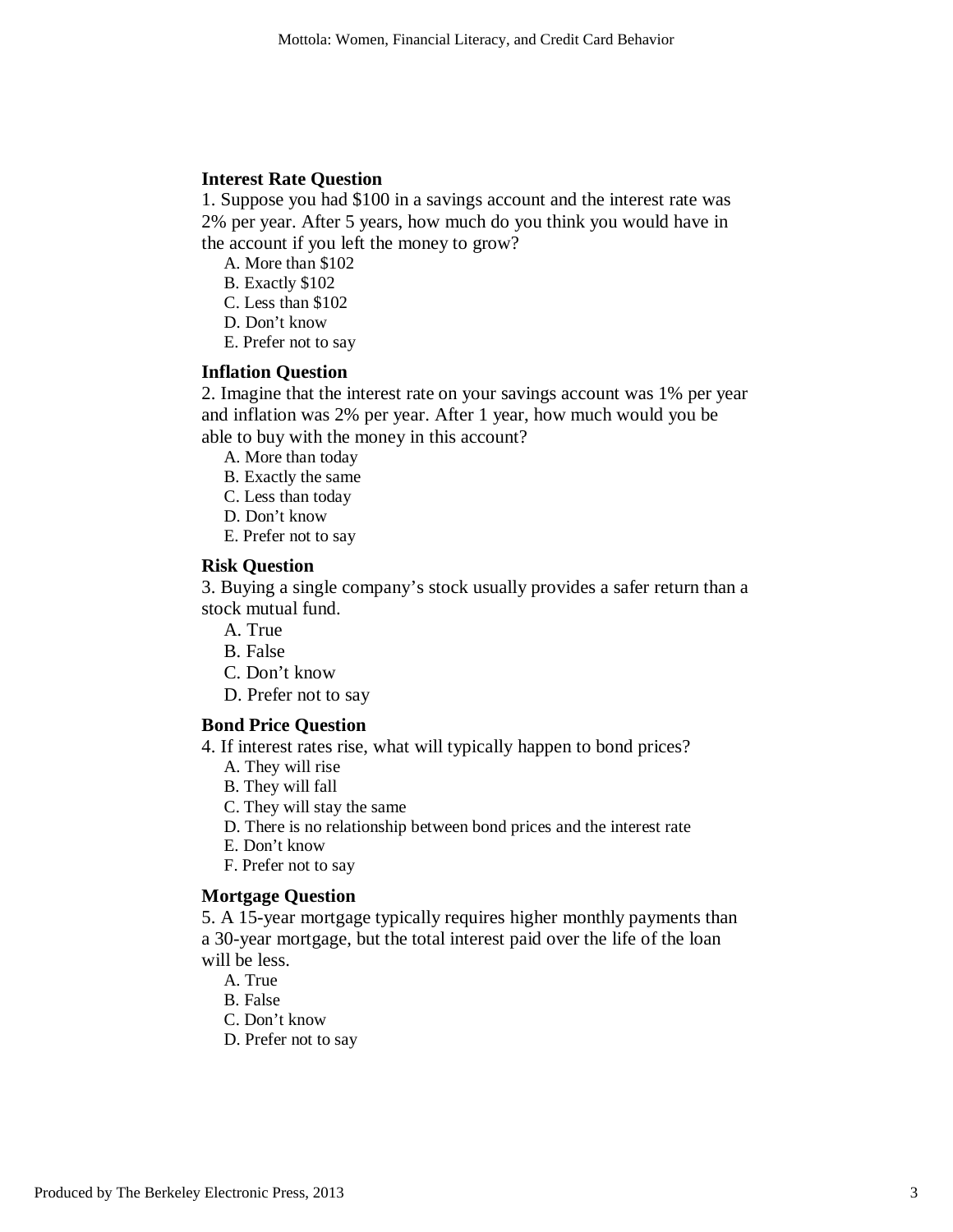#### **Credit Card Behavior**

In the past 12 months, which of the following describes your experience with credit cards? (Select an answer for each). Note: Available responses included *yes*, *no*, *don't know*, and *prefer not to say*.

1. I always paid my credit cards in full.

2. In some months, I carried over a balance and was charged interest.

- 3. In some months, I paid the minimum payment only.
- 4. In some months, I was charged a late fee for late payment.
- 5. In some months, I was charged an over the limit fee for exceeding my credit line.
- 6. In some months, I used the cards for a cash advance.

Three of the financial literacy questions—the interest rate, inflation, and risk questions—were originally designed by Lusardi and Mitchell for inclusion in the 2004 Health and Retirement Study (Lusardi and Mitchell 2011c). The question on bond pricing was also developed by Lusardi (in collaboration with Rob Alessie and Maarten van Rooij) for inclusion in the Dutch Central Bank Household Survey, and later in the RAND American Life Panel, and can be used to differentiate respondents with very high levels of financial literacy from those with average levels of financial literacy. The mortgage question was developed for the 2009 National Financial Capability Study because the FINRA Investor Education Foundation—the sponsor of the study—was interested in understanding Americans' knowledge about mortgages. Over the last several years, these financial literacy questions have been frequently used by researchers to measure financial literacy.<sup>[3](#page-5-0)</sup> The six questions used to assess credit card behavior are slightly modified versions of the credit card behavior questions used by Lusardi and Tufano (2009).

Table 1 shows detailed information about the sample used in this analysis. Compared to men, women in the sample tend to be slightly older—for example, 17% of women are age 65 or older compared to 13% of men. Women also tend to have lower household incomes—43% have less than \$35,000 in household income compared to 37% for men, and only 22% have over \$75,000 in household income compared to 27% for men. Further, women are also somewhat less likely to be college educated, 23% of female respondents have a college degree or postgraduate education compared to 28% of male respondents.<sup>[4](#page-5-1)</sup>

 $3$  See Knoll and Houts (2012).

<span id="page-5-1"></span><span id="page-5-0"></span><sup>&</sup>lt;sup>4</sup> Census data show the education gap narrowing since the 1970s for Americans age 25 and older, and as of 2010 parity nearly exists on this measure (US Census 2012).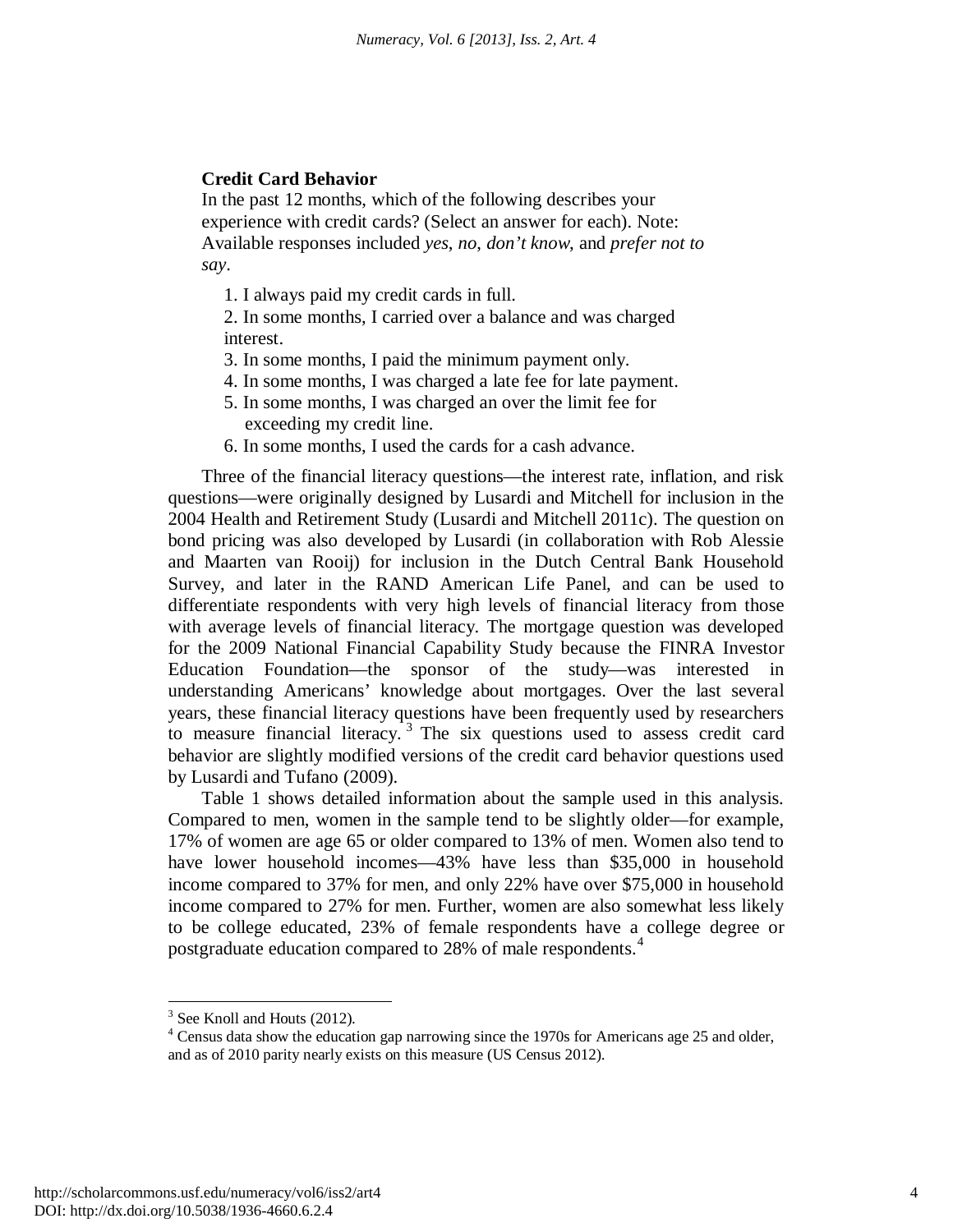| sampit Unai atiti isiits     | Total  | Male   | Female |
|------------------------------|--------|--------|--------|
| Unweighted Sample Size       | 28,146 | 13,168 | 14,978 |
| <u>Age</u>                   |        |        |        |
| $18 - 24$                    | 14%    | 14%    | 13%    |
| $25 - 29$                    | 8%     | 8%     | 8%     |
| $30 - 34$                    | 9%     | 10%    | 8%     |
| $35 - 39$                    | 9%     | 9%     | 9%     |
| $40 - 44$                    | 10%    | 10%    | 9%     |
| $45 - 49$                    | 9%     | 9%     | 9%     |
| $50 - 54$                    | 11%    | 11%    | 10%    |
| $55 - 59$                    | 9%     | 9%     | 10%    |
| $60 - 64$                    | 7%     | 7%     | 7%     |
| 65 or older                  | 15%    | 13%    | 17%    |
| Household Income             |        |        |        |
| Less than \$15,000           | 15%    | 14%    | 15%    |
| \$15,000 to \$25,000         | 13%    | 12%    | 14%    |
| \$25,000 to \$35,000         | 13%    | 11%    | 14%    |
| \$35,000 to \$50,000         | 16%    | 15%    | 17%    |
| \$50,000 to 75,000           | 19%    | 20%    | 18%    |
| \$75,000 to \$100,000        | 11%    | 13%    | 9%     |
| \$100,000 to \$150,000       | 9%     | 10%    | 8%     |
| \$150,000 or more            | 5%     | 5%     | 5%     |
| <b>Marital Status</b>        |        |        |        |
| Married                      | 53%    | 53%    | 54%    |
| Single                       | 28%    | 33%    | 24%    |
| Separated                    | 2%     | 2%     | 2%     |
| Divorced                     | 12%    | 10%    | 14%    |
| Widowed/Widower              | 4%     | 2%     | 7%     |
| Race                         |        |        |        |
| White                        | 69%    | 68%    | 69%    |
| <b>Black</b>                 | 11%    | 11%    | 12%    |
| Hispanic                     | 13%    | 14%    | 13%    |
| Asian                        | 5%     | 5%     | 4%     |
| Other                        | 2%     | 2%     | 2%     |
| <b>Dependents</b>            |        |        |        |
| 1                            | 16%    | 15%    | 17%    |
| $\overline{c}$               | 13%    | 12%    | 15%    |
| 3                            | 6%     | 5%     | 7%     |
| 4 or more                    | 3%     | 3%     | 4%     |
| No Financially Dependent     |        |        |        |
| Children                     | 30%    | 28%    | 33%    |
| Do Not Have Children         | 31%    | 38%    | 25%    |
|                              |        |        |        |
| Education                    |        |        |        |
| Did Not Complete High School | 3%     | 3%     | 4%     |
| <b>High School Graduate</b>  | 29%    | 26%    | 32%    |
| Some College                 | 42%    | 42%    | 42%    |
| College Graduate             | 16%    | 18%    | 14%    |
| Postgraduate Education       | 9%     | 10%    | 9%     |
| Experienced an Income Shock  | 41%    | 39%    | 43%    |

**Table 1 Sample Characteristics**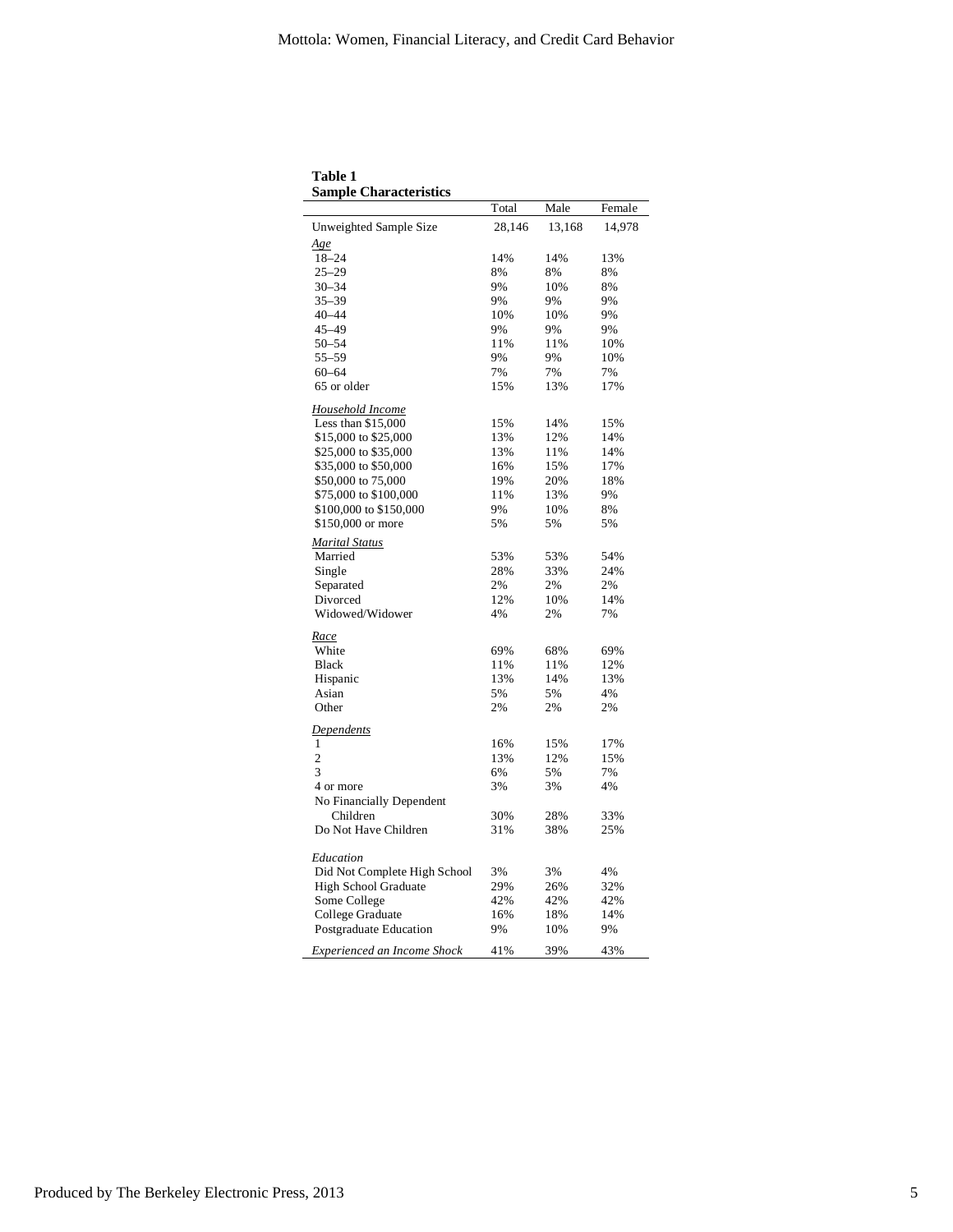## **Gender, Financial Literacy, and Credit Card Behavior**

Consistent with earlier studies, women score significantly lower on all the measures of financial literacy. The percentage of women getting each question correct ranged from 8 percentage points lower on the mortgage question to 16 percentage points lower on the inflation question. Also noteworthy, and also reported in earlier studies, women are much more likely to indicate that they do not know the answer to a question (Lusardi 2011). For example, women are from 1.5 to 2.0 times as likely to answer "don't know," depending on the question (Table 2).

| <b>Financial Literacy Quiz Responses</b> |         |       |         |       |         |        |
|------------------------------------------|---------|-------|---------|-------|---------|--------|
|                                          | Total   |       |         | Male  |         | Female |
|                                          |         | Don't |         | Don't |         | Don't  |
|                                          | Correct | Know  | Correct | Know  | Correct | Know   |
| Unweighted Sample Size                   | 28.146  |       | 13.168  |       |         | 14.978 |
| <b>Interest Rate Ouestion</b>            | 78%     | 10%   | 83%     | 7%    | 72%     | 14%    |
| <b>Inflation Question</b>                | 65%     | 19%   | 73%     | 13%   | 57%     | 26%    |
| <b>Bond Price Question</b>               | 28%     | 37%   | 34%     | 29%   | 22%     | 45%    |
| Mortgage Question                        | 76%     | 15%   | 80%     | 11%   | 72%     | 18%    |
| <b>Risk Ouestion</b>                     | 53%     | 40%   | 62%     | 31%   | 45%     | 48%    |

Clearly women underperform men on the individual financial literacy questions, and they underperform men from a holistic perspective, as well. As shown in Table 3, 32% of women get four or five questions correct compared to 53% of men. And, on average, women get 2.68 questions correct compared to 3.31 for men.

| Table 3                                    |        |        |        |  |
|--------------------------------------------|--------|--------|--------|--|
| <b>Financial Literacy Quiz Performance</b> |        |        |        |  |
|                                            | Total  | Male   | Female |  |
| Unweighted Sample Size                     | 28,146 | 13,168 | 14,978 |  |
| Number of Correct Answers                  |        |        |        |  |
| $\Omega$                                   | 7%     | 5%     | 9%     |  |
|                                            | 11%    | 7%     | 14%    |  |
| 2                                          | 17%    | 13%    | 20%    |  |
| 3                                          | 24%    | 22%    | 25%    |  |
| $\overline{4}$                             | 27%    | 32%    | 23%    |  |
| 5                                          | 15%    | 21%    | 10%    |  |
| 4 or 5 Correct                             | 42%    | 53%    | 32%    |  |
| <b>Mean Correct Answers</b>                | 2.99   | 3.31   | 2.68   |  |

Women's perception of their financial literacy does align with these results. When asked to rate their overall financial knowledge on a 7-point scale, where 1 equals very low and 7 equals very high, women rate themselves, on average, 4.8 compared to men, who rate themselves as 5.1. Further, numeracy has been found

**Table 2**

**Table 3**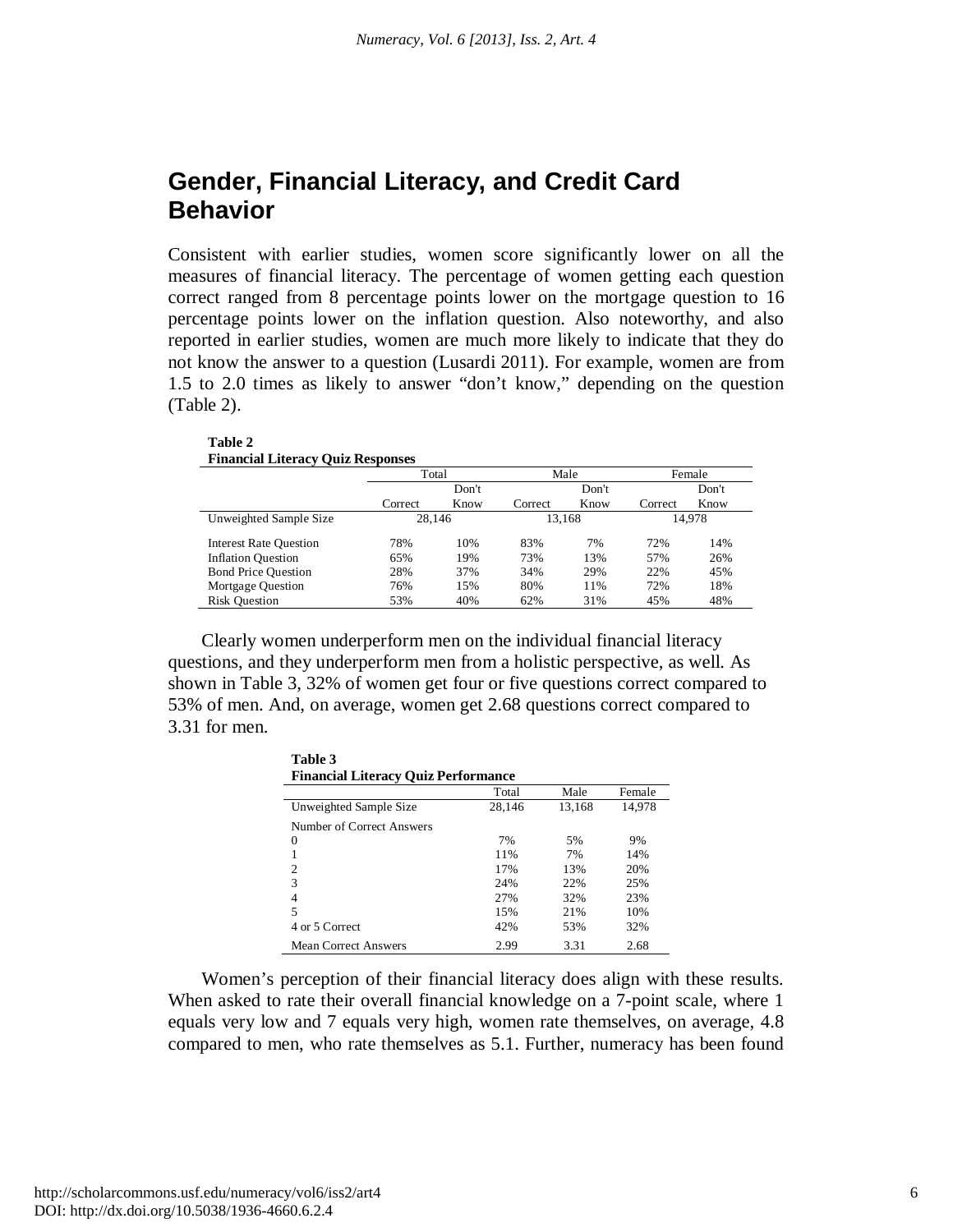to be linked to financial decisions (Lusardi 2012). In the NFCS, respondents were asked to rate their mathematical ability.<sup>[5](#page-8-0)</sup> Female respondents ranked themselves significantly lower than men on this self-assessment—5.79 for men and 5.36 for women on a 7-point scale where 1 indicates a low self-assessment of mathematical ability and 7 indicates a high self-assessment. These findings taken together—that is, lower financial literacy scores, lower self-assessments of financial knowledge, and lower self-assessments of mathematical ability—suggest that women may be at a disadvantage relative to men when facing challenging financial decisions, including credit card decisions. $<sup>6</sup>$  $<sup>6</sup>$  $<sup>6</sup>$ </sup>

Female and male respondents own credit cards in equal numbers, but female respondents exhibited more costly credit card behavior than male respondents (Table 4). For example, women were 5 percentage points more likely to carry a

| Credit Card Behavior                  |       |      |        |  |
|---------------------------------------|-------|------|--------|--|
| Type of Behavior                      | Total | Male | Female |  |
| Owns at Least One Credit Card         | 75%   | 76%  | 74%    |  |
| <b>Negative Behaviors</b>             |       |      |        |  |
| Carried a Balance                     | 58%   | 55%  | 60%    |  |
| Paid Minimum                          | 40%   | 38%  | 42%    |  |
| Late Fee                              | 26%   | 23%  | 29%    |  |
| Over the Limit Fee                    | 16%   | 15%  | 16%    |  |
| Cash Advance                          | 13%   | 15%  | 12%    |  |
| Positive Behaviors                    |       |      |        |  |
| Paid Balance in Full                  | 42%   | 45%  | 39%    |  |
| Comparison Shopped for Cards          | 34%   | 37%  | 31%    |  |
| <b>Multiple Problematic Behaviors</b> |       |      |        |  |
| No Problems                           | 12%   | 14%  | 11%    |  |
| 1 Problem                             | 31%   | 33%  | 30%    |  |
| 2 Problems                            | 21%   | 20%  | 22%    |  |
| 3 Problems                            | 15%   | 15%  | 16%    |  |
| 4 Problems                            | 10%   | 9%   | 11%    |  |
| 5 Problems                            | 8%    | 7%   | 8%     |  |
| 6 Problems                            | 3%    | 2%   | 3%     |  |
| More than two problems                | 36%   | 33%  | 38%    |  |
| Credit Score (Self-Reported)          |       |      |        |  |
| 620 or Lower                          | 22%   | 20%  | 25%    |  |
| 630-710                               | 27%   | 28%  | 27%    |  |
| 720 or Higher                         | 42%   | 46%  | 39%    |  |

| <b>Table 4</b>              |  |
|-----------------------------|--|
| <b>Credit Card Behavior</b> |  |

*Notes*: Respondents who did not report owning credit cards were excluded from this analysis. Not engaging in a positive behavior was coded as a negative behavior for counts of problematic behaviors. *Carried a balance* and *paid balance in full* are conceptually and statistically related, so carried a balance was excluded from the count of problematic behaviors. Responses of *don't know* and *prefer not to say* were coded as missing, which resulted in sample sizes that differed from question to question--from a low of 19,859 to a high of 20,922. The credit score variable is based on a sample of 11,941 respondents who reported their credit score—given the reduced sample, weights were not used for this variable.

<span id="page-8-0"></span><sup>&</sup>lt;sup>5</sup> Respondents were asked to respond to the statement "I am pretty good at math" using a 7-point scale where 1 equals strongly disagree and 7 equals strongly agree.

<span id="page-8-1"></span><sup>6</sup> All mean-based differences reported in this section are statistically significant at the 1% level.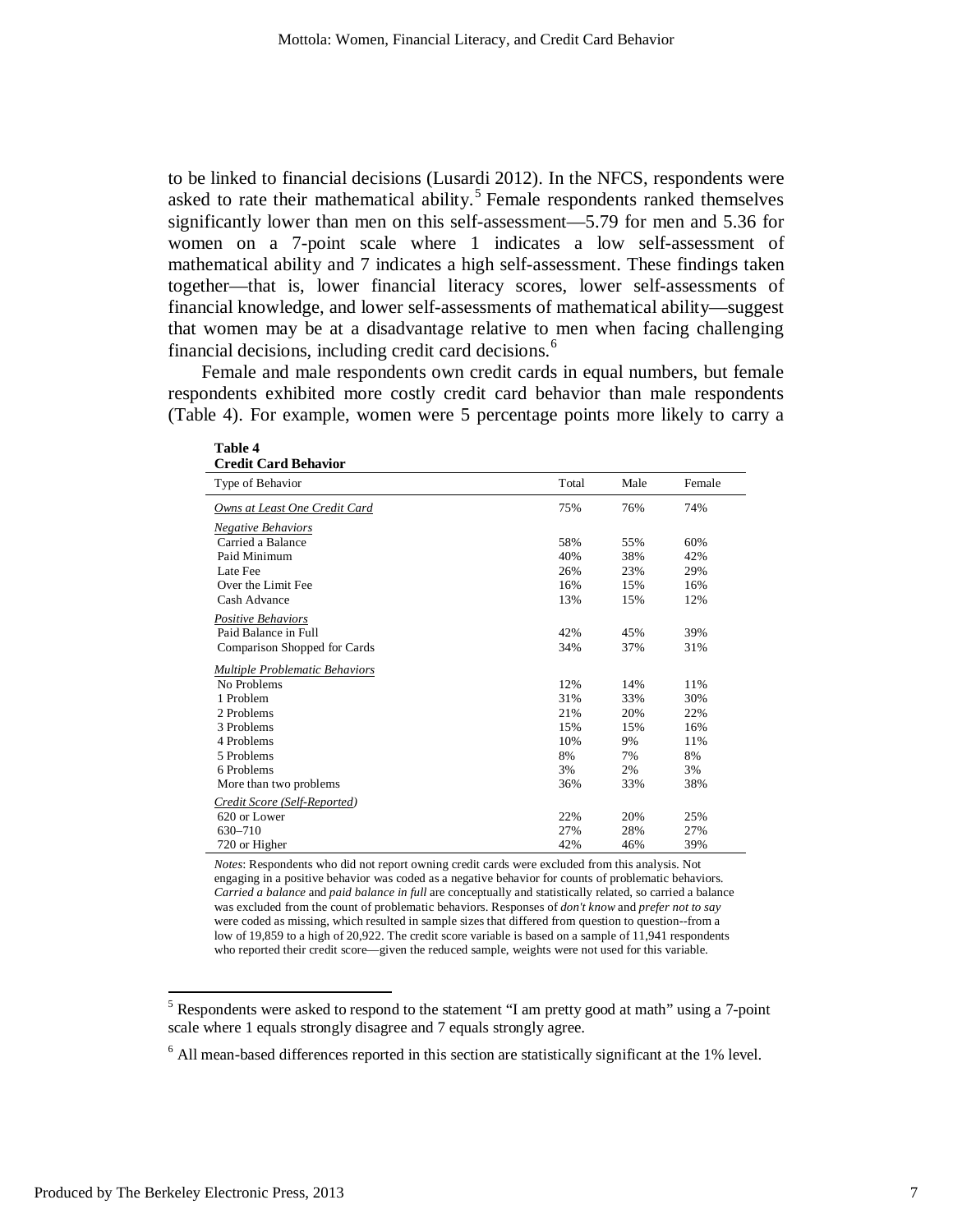balance, 4 percentage points more likely to pay the minimum payment on their cards, and 6 percentage points more likely to be charged a late fee. Similarly, women were 5 percentage points more likely to engage in more than two problematic credit card behaviors and were less likely to engage in positive credit card behaviors—like paying the monthly balance in full and doing comparison shopping for credit cards.

The NFCS also includes data on self-reported credit scores, but only about two in five respondents knew and were willing to report their credit score. The credit score data are reported in Table 4, but given the low response rate to this question, the data should be interpreted cautiously. That said, women are 5 percentage points more likely than men to report a credit score of 620 or lower (i.e., 25% for men compared to 20% for women).

The male/female differences in Table 4 are statistically significant at the 1% significance level, but they are meaningful on a relative basis as well. For example, when considering that only 23% of male respondents were charged a late fee, the 6 percentage-point increase for women means that women were 26% more likely than men to be charged a late fee. One bright spot for women, though, is that they were less likely than men to take a cash advance on their credit card, but it is unclear why women outperformed men in this one area.

Credit card behavior also varies significantly by financial literacy levels. Table 5 shows the number of costly credit card behaviors by financial literacy level—with respondents answering four or five of the five questions correctly coded as *high financial literacy* and respondents answering less than four questions correctly coded as *low financial literacy*—and a pronounced difference is evident. Forty-two percent of the low financial literacy respondents engaged in more than two costly credit card behaviors compared to 29% for the high financial literacy group.

| <b>Table 5</b><br><b>Credit Card Behavior by Financial Literacy</b> |                                |                        |  |  |
|---------------------------------------------------------------------|--------------------------------|------------------------|--|--|
|                                                                     | <b>High Financial Literacy</b> | Low Financial Literacy |  |  |
| Costly Credit Card Behaviors                                        |                                |                        |  |  |
| None                                                                | 15%                            | 10%                    |  |  |
| One or Two                                                          | 56%                            | 49%                    |  |  |
| More than Two                                                       | 29%                            | 42%                    |  |  |

Note: Respondents answering four or five of the five financial literacy questions correctly were coded as *high financial literacy* and all other respondents were coded as *low financial literacy*.

There are clearly gender-based differences in credit card behavior, but what role does financial literacy play in explaining these differences? And, do these gender-based differences persist even after controlling for other demographic characteristics? For example, if we could compare men and women who were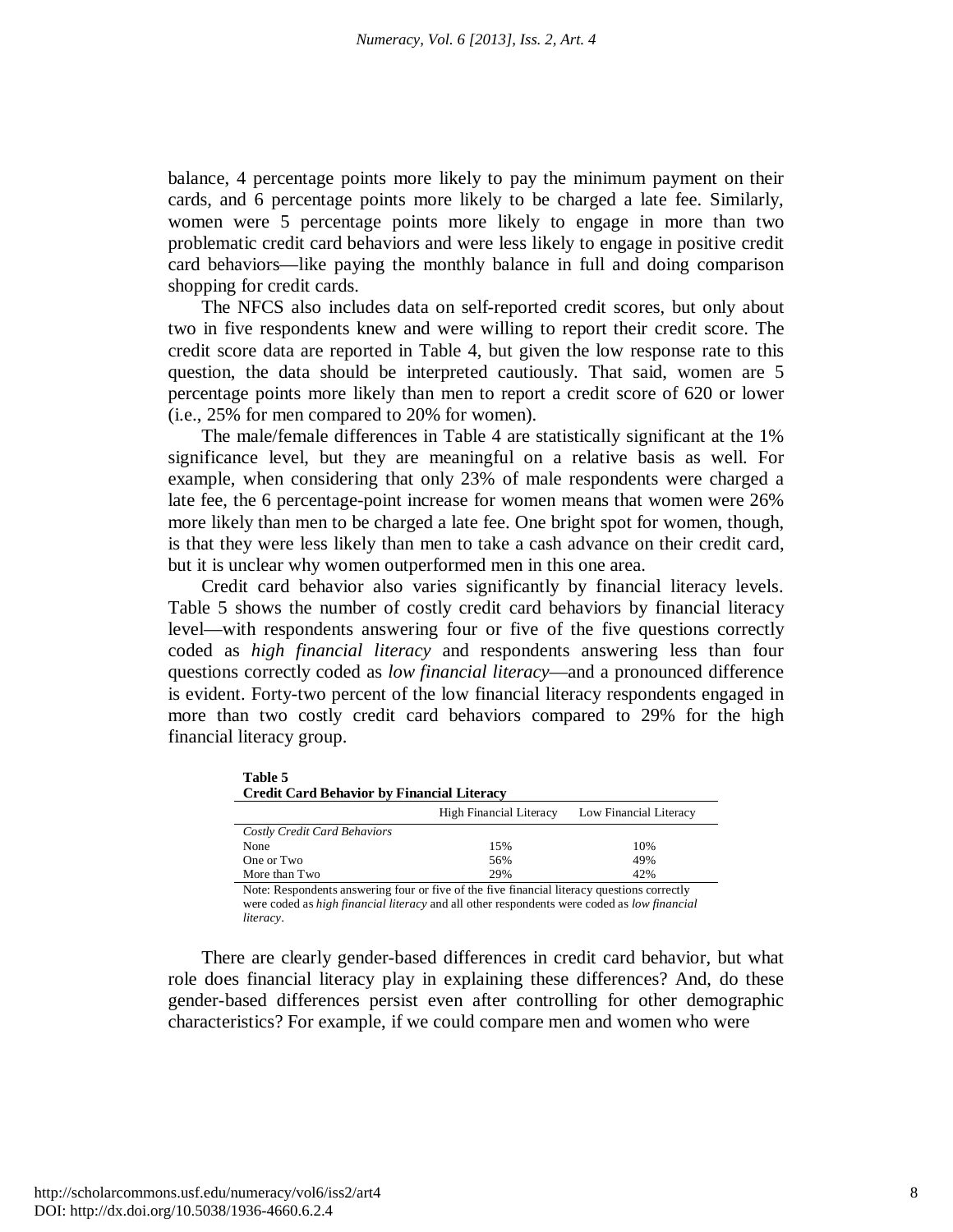identical in many demographic respects—for instance, income, education level, age, and race—would we still find credit card behavior differences between the sexes?

# **Credit Card Behavior—Beyond Gender and Financial Literacy**

Two logistic regression analyses were conducted to examine the effect of gender and financial literacy on credit card behavior after controlling for a number of demographic variables. The dependent variable was coded as one if the respondent had more than two costly credit card behaviors and zero otherwise.<sup>[7](#page-10-0)</sup> Binary variables were created for all but one of the independent variables—with a one indicating the presence of the characteristic and a zero indicating the absence of the characteristic. The independent variables included female, household income less than or equal to \$50,000, age less than 45, household experienced an income shock, low financial literacy, dependents in the household, college educated, and a self-assessment of good math skills. Binary variables were created for eight of the nine independent variables because a general rule for logistic regression is that no cells in the factor space should be zero, and 80% of cells should have more than five observations (Garson 2012). In order to meet this requirement and maximize the number of control variables in the regression, the polytomous independent variables (i.e., independent variables with more than two response categories, like race and marital status) were converted to binary variables, which significantly reduced the number of cells and consequently increased the sample size per cell. The appendix contains a description of each binary variable.

Model 1 in Table 6 shows a simple regression with gender as the only independent variable, and females are estimated to engage in costly credit card behaviors at a rate that is 4 percentage points higher than males. Model 2 in Table 6 includes the control variables—the effect for females drops from 4 percentage points to 1 percentage point and is no longer statistically significant.

Additional findings emerge from this regression, as well. Financial literacy is significantly related to costly credit card behaviors—even after accounting for the effects of key demographic variables. Low financial literacy respondents were nearly 6 percentage points more likely to engage in costly credit card behaviors relative to high financial literacy respondents. The better respondents rated their math skills the less likely they were to engage in costly credit card behaviors.

<span id="page-10-0"></span> $<sup>7</sup>$  As a robustness check, the dependent variable was recoded as one if the respondent had more</sup> than three costly credit card behaviors and zero otherwise. The results obtained from this regression were very similar to the results obtained from the regression reported in this paper.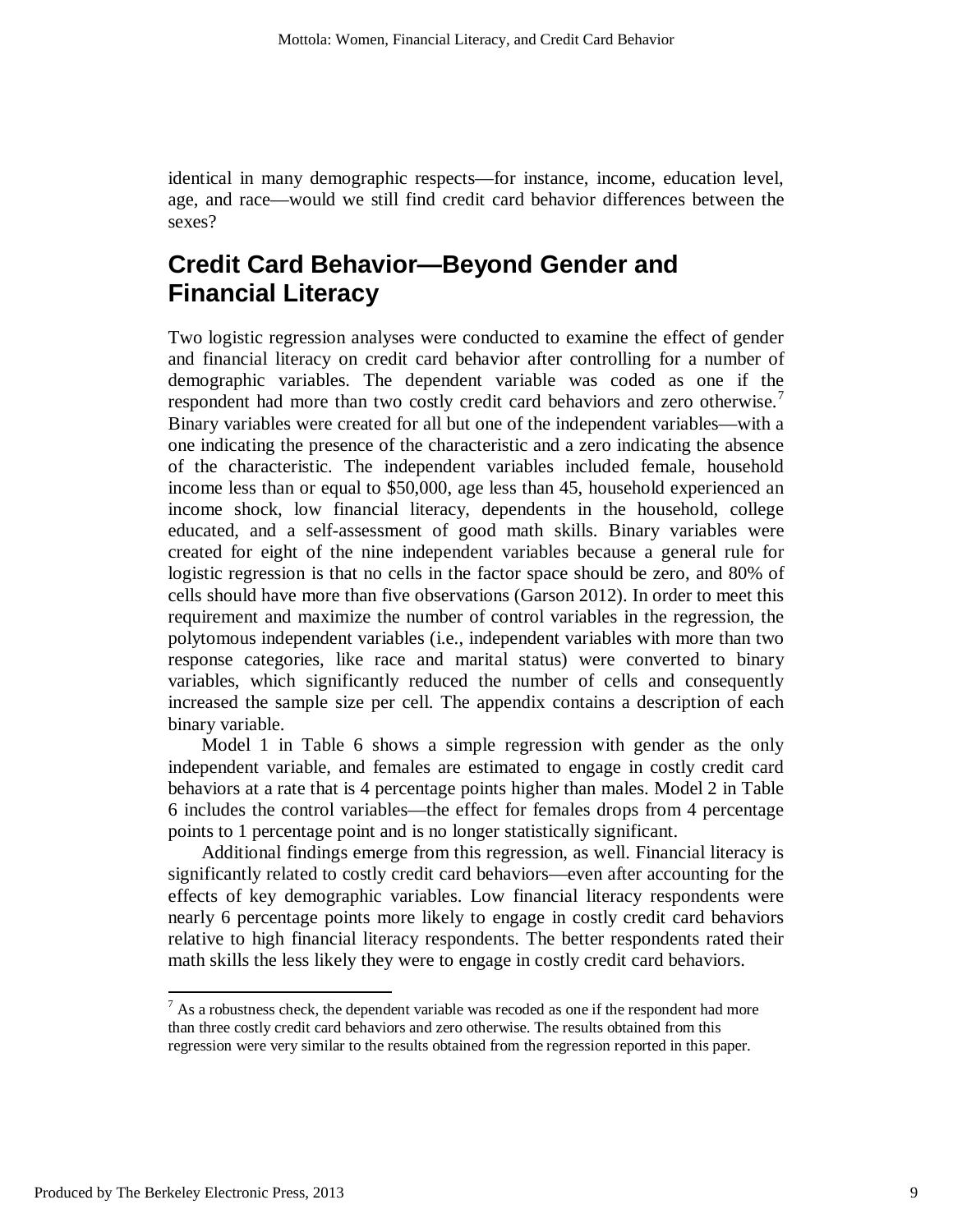**Table 6 Logistic Regression for Credit Card Behavior**

|                                     | Model 1     |                         | Model 2     |                         |
|-------------------------------------|-------------|-------------------------|-------------|-------------------------|
| Variable                            | Coefficient | Marginal<br>Probability | Coefficient | Marginal<br>Probability |
| Female                              | $0.1851**$  | 4.2%                    | 0.051       | 1.2%                    |
|                                     | (0.029)     |                         | (0.032)     |                         |
| Low Financial Literacy              |             |                         | $0.248**$   | 5.8%                    |
|                                     |             |                         | (0.034)     |                         |
| Good Math Skills (self-reported)    |             |                         | $-0.059$    | $-1.4%$                 |
|                                     |             |                         | (0.010)     |                         |
| <b>Income Shock</b>                 |             |                         | $0.668**$   | 15.6%                   |
|                                     |             |                         | (0.032)     |                         |
| Age Less Than 45                    |             |                         | $0.363**$   | 8.5%                    |
|                                     |             |                         | (0.033)     |                         |
| Income \$50,000 or Less             |             |                         | $0.375**$   | 8.7%                    |
|                                     |             |                         | (0.033)     |                         |
| Presence of Dependents in Household |             |                         | $0.520**$   | 11.9%                   |
|                                     |             |                         | (0.033)     |                         |
| Minority                            |             |                         | 0.253       | 5.9%                    |
|                                     |             |                         | (0.035)     |                         |
| College Educated                    |             |                         | $-0.293**$  | $-6.8%$                 |
|                                     |             |                         | (0.037)     |                         |
| Intercept                           | $-0.688**$  |                         | $-1.236**$  |                         |
|                                     |             |                         | (0.070)     |                         |
| <b>Observations</b>                 | 20,922      |                         | 20,513      |                         |
| R-Square                            | 0.002       |                         | 0.084       |                         |
| Max-rescaled R-Square               | 0.003       |                         | 0.117       |                         |

*Notes:* Standard errors in parentheses. \*\* p<0.01, \* p<0.05. Marginal probabilities assume female, age is less than 45, income is less than or equal to \$50,000, not college educated, no dependents in the household, not a minority, low financial literacy, average self-assessed math skills, and that the household did not experience an income shock. Collinearity was tested for and not found. Only respondents who indicated that they had one or more credit cards were included in the analysis.

For example, a one standard deviation increase on the 7-point scale used to measure self-assessed math skills (i.e., a 1.6 point increase on the scale) corresponded to about a 3 percentage point decrease in the likelihood of costly credit card behaviors. Households experiencing income shocks were 16 percentage points more likely than households not experiencing shocks to engage in costly credit card behaviors—although this finding may indicate that households grappling with income shocks are making tough but understandable tradeoffs when it comes to paying their bills. For example, for a financially stressed household, making a mortgage payment or buying food may be more important than making a credit card payment. Households with dependents were also more likely to engage in costly credit card behaviors—perhaps an indication of the general financial strains that accompany raising children. And collegeeducated respondents were less likely to engage in costly credit card behaviors.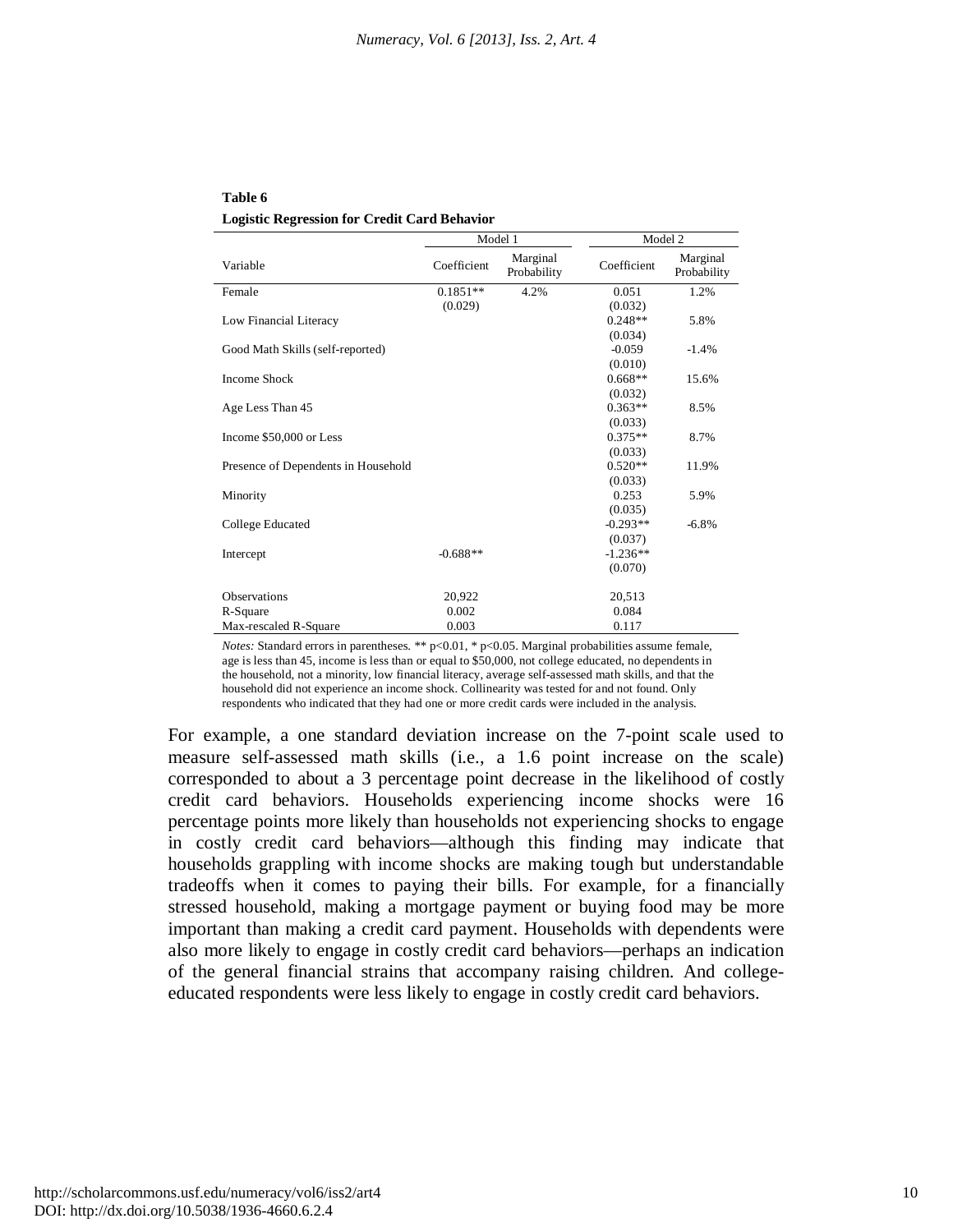### **Credit Card Interest Rates**

The findings to this point suggest that women engage in more costly credit card behaviors than men, but that this difference can, potentially, be eliminated after controlling for a variety of variables. Another important aspect of credit card usage is the credit card interest rates that men and women pay. Are gender and financial literacy related to credit card interest rates in the same fashion that they are related to credit card management?

To examine this question, OLS regression analyses were conducted with selfreported credit card interest rate as the dependent variable and gender and a set of controls as the independent variables. Only about one in five credit card holders reported the interest rate on their card and their credit score (a control variable). As such, this analysis should only be viewed as exploratory in nature. Table 7 shows the descriptive statistics for the credit card interest rate variable.

| Table 7<br><b>Descriptive Statistics for Credit Card Interest Rate</b> |                           |  |  |  |
|------------------------------------------------------------------------|---------------------------|--|--|--|
|                                                                        | Credit Card Interest Rate |  |  |  |
| Sample Size                                                            | 4.309                     |  |  |  |
| Mean                                                                   | 14.72%                    |  |  |  |
| Median                                                                 | 13.99%                    |  |  |  |
| <b>Standard Deviation</b>                                              | 7.14%                     |  |  |  |
| Minimum                                                                | $0.00\%$                  |  |  |  |
| Maximum                                                                | 50.00%                    |  |  |  |
| <b>Skewness</b>                                                        | 0.31                      |  |  |  |
| Kurtosis                                                               | -0.37                     |  |  |  |

*Notes:* Only respondents who reported their credit card interest rate and an estimate of their credit score were included in the analysis. Given the reduced sample, the data were not weighted.

The results of the regression analyses are shown in Table 8. Model 1, the model with only gender as the independent variable, shows the uncontrolled-for difference in credit card interest rates between men and women—which is almost 1 percentage point (i.e., 0.82). Model 2 shows the same model with the addition of the control variables. Even after controlling for a host of variables, women pay almost half a percentage point more in credit card interest rates than men. [8](#page-12-0) That said, the overwhelming driver of credit card interest rates is clearly credit score. Respondents with a credit score of 620 or less paid credit card interest rates that were 3.96 percentage points higher than respondents with credit scores above 620. Respondents experiencing an income shock and low-income respondents also paid higher credit card interest rates.

<span id="page-12-0"></span> <sup>8</sup> Alesina and Lotti (2013) found that women pay more for credit in Italy.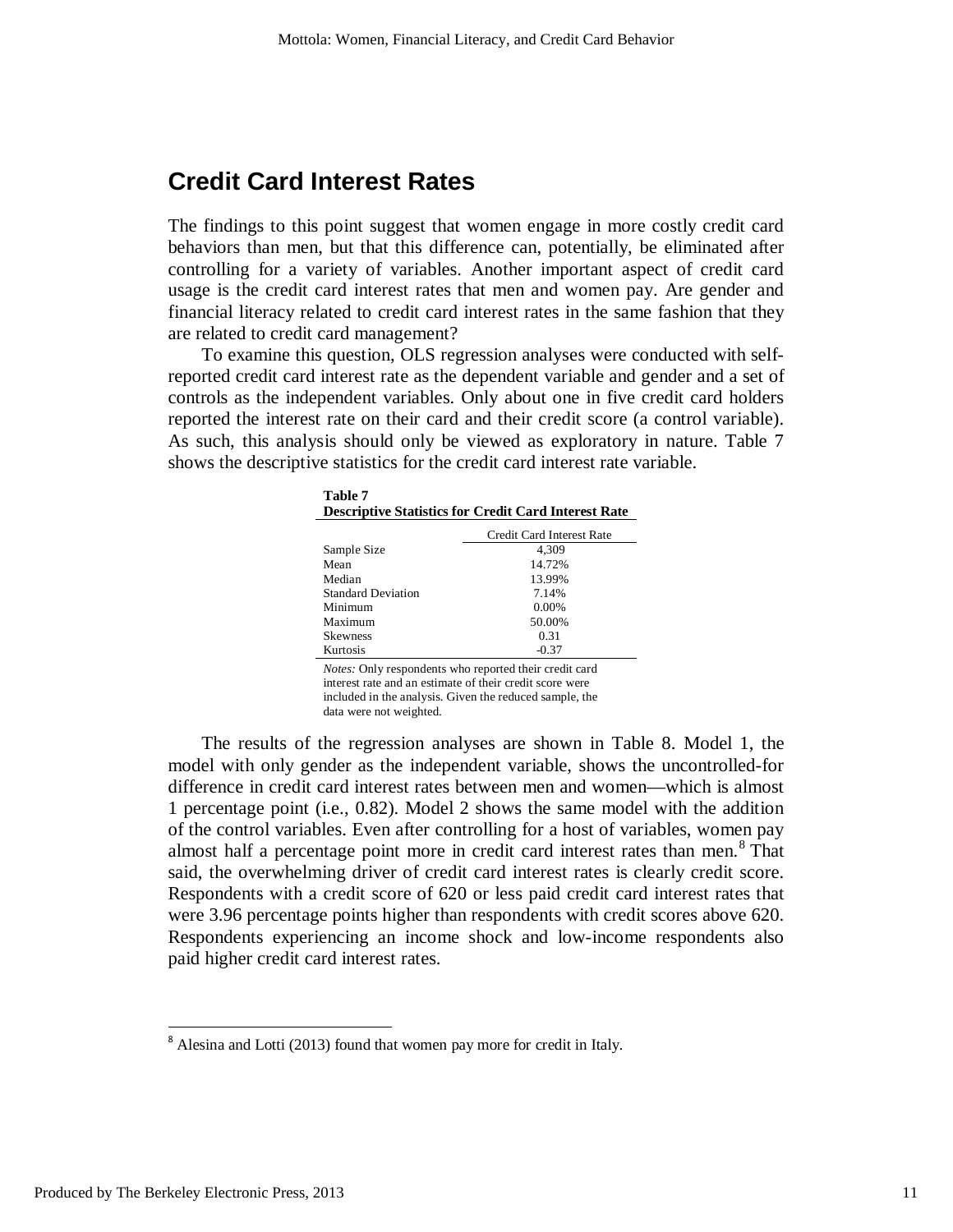|                                     | Model 1     | Model 2     |
|-------------------------------------|-------------|-------------|
| Variable                            | Coefficient | Coefficient |
| Female                              | 0.821       | $0.448*$    |
|                                     | (0.203)     | (0.204)     |
| Low Financial Literacy              |             | 0.197       |
|                                     |             | (0.216)     |
| Good Math Skills (self-reported)    |             | $-0.107$    |
|                                     |             | (0.063)     |
| <b>Income Shock</b>                 |             | $0.547**$   |
|                                     |             | (0.205)     |
| Age Less Than 45                    |             | 0.300       |
|                                     |             | (0.204)     |
| Income \$50,000 or Less             |             | $0.779**$   |
|                                     |             | (0.217)     |
| Minority                            |             | 0.225       |
|                                     |             | (0.246)     |
| Presence of Dependents in Household |             | 0.216       |
|                                     |             | (0.209)     |
| College Educated                    |             | $-0.055$    |
|                                     |             | (0.206)     |
| Credit Rating 620 or Lower          |             | 3.958**     |
|                                     |             | (0.259)     |
| Intercept                           | 13.613      | 12.588**    |
|                                     | (0.141)     | (0.462)     |
| <b>Observations</b>                 | 4,559       | 4,506       |
| R-squared                           | 0.0033      | 0.082       |

**Table 8 OLS Regression for Credit Card Interest Rate**

*Notes:* Dependent variable is self-reported interest rate on card with the largest balance. Robust standard errors are in parentheses. \*\*  $p<0.01$  and \*  $p<0.05$ . Six outliers were removed from the analysis because their self-reported credit card interest rates were higher than 50%. Collinearity was tested for and not detected. Only respondents who provided an estimate of their credit card interest rate and credit score were included in the analysis. Given the reduced sample, the data was not weighted.

Although a roughly half-percentage point spread in credit card interest rates between men and women is not a marked difference, over the course of a lifetime a female consumer could pay hundreds or thousands of dollars more in borrowing costs relative to a male with the same demographic characteristics. For example, a half-point difference in credit card interest rates on a balance of \$7,700 over a lifetime would result in over \$2,000 in additional borrowing costs.<sup>[9](#page-13-0)</sup>

## **Conclusion**

These findings suggest that women engage in more costly credit card behaviors than men, but that much—if not all—of the difference can be accounted for by demographic characteristics, economic circumstances (i.e., income shocks), and financial literacy levels. In other words, if we could compare men and women who were identical in many demographic respects, we would not likely find

<span id="page-13-0"></span><sup>9</sup> Assumes compounding interest, no additional purchases or payments, and a time period of fifty years.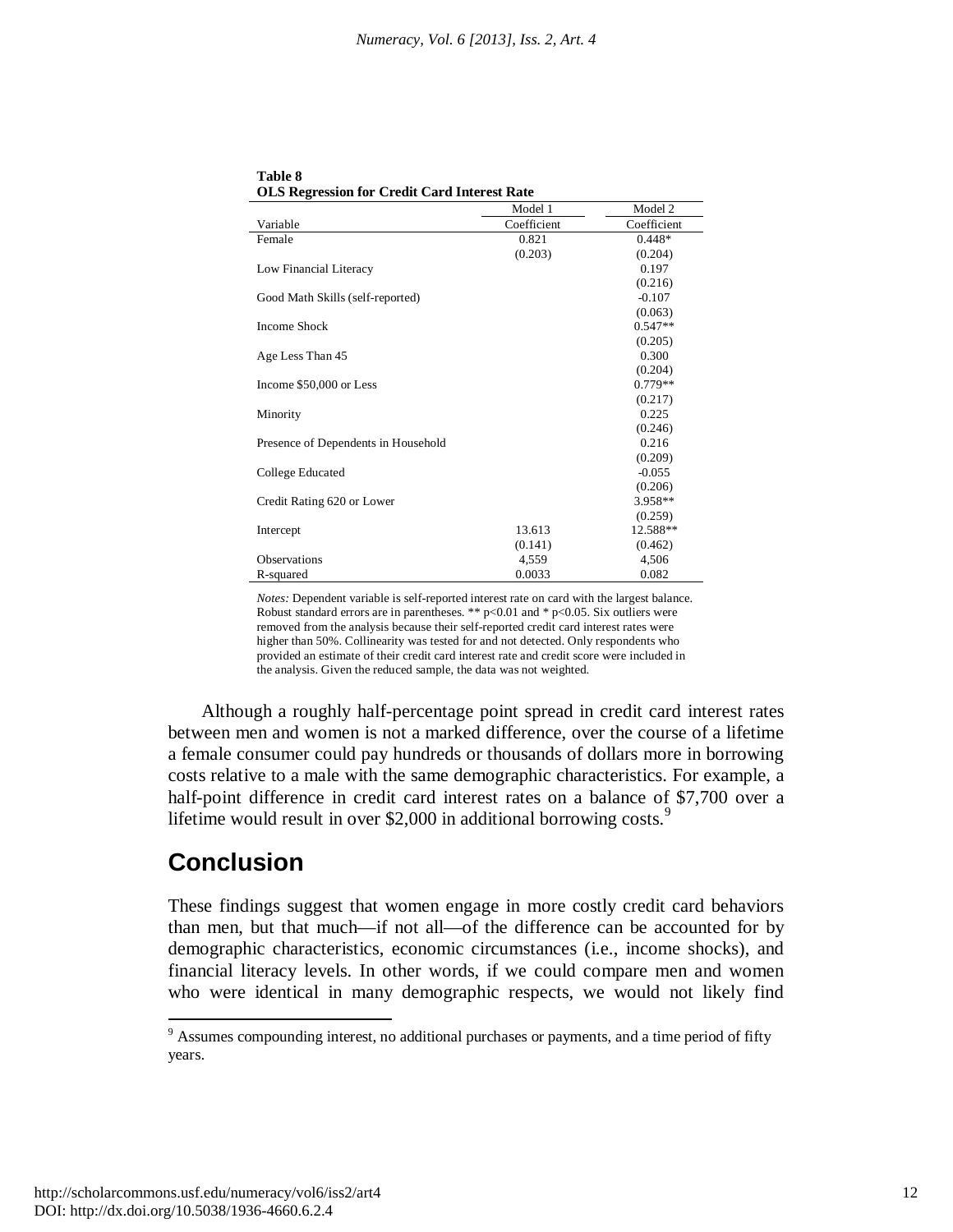differences in credit card behavior. However, as is evident from the descriptive analysis earlier in this paper (see Table 1), women and men are not demographically identical. Women tend to have lower income and financial literacy levels—and they are less confident about their math skills. As such, an important implication from this study is that improving characteristics that are mutable—like financial literacy and math skills—may represent the most effective and efficient means of eliminating credit card behavior differences between the sexes.

While exploratory in nature, this study also suggests that women may pay more in credit card interest rates—even after accounting for credit score and a host of control variables. This finding should be interpreted with caution given the limitations of the sample, but it does suggest that additional research may be warranted in this area. For example, perhaps this difference is due in part to the tendency of women to comparison shop for credit cards less than men (FINRA Investor Education Foundation 2009).

Last, while this paper focused on gender and financial literacy, the analyses suggest that other variables may play a much more pronounced role in affecting credit card behavior. For example, respondents reporting a sharp and unexpected drop in income experienced higher levels of costly credit card behaviors, as did low-income respondents and minorities, so additional research focusing on these variables could prove both insightful and useful.

## **Acknowledgments**

The author would like to thank Chris Bumcrot, Sara Grohl, Tahira Hira, Judy Lin, George Smaragdis, Richard Vagnoni and four anonymous reviewers for their helpful and insightful comments on early drafts of the paper.

### **References**

- Alesina, A., and F. Lotti. 2013. Do women pay more for credit? Evidence from Italy. *Journal of European Economic Association* 11: 45–66. <http://dx.doi.org/10.1111/j.1542-4774.2012.01100.x>
- Allgood, S., and W. B. Walstad. 2011. The effects of perceived and actual financial knowledge on credit card behavior. Working Paper 2011-WP-15, Networks Financial Institute at Indiana State University, Terre Haute, Indiana.
- Bricker, J., A. B. Kennickell, K. B. Moore, and J. Sabelhaus. 2012. Changes in US family finances from 2007 to 2010: Evidence from the Survey of Consumer Finances. *Federal Reserve Bulletin*, 98(2).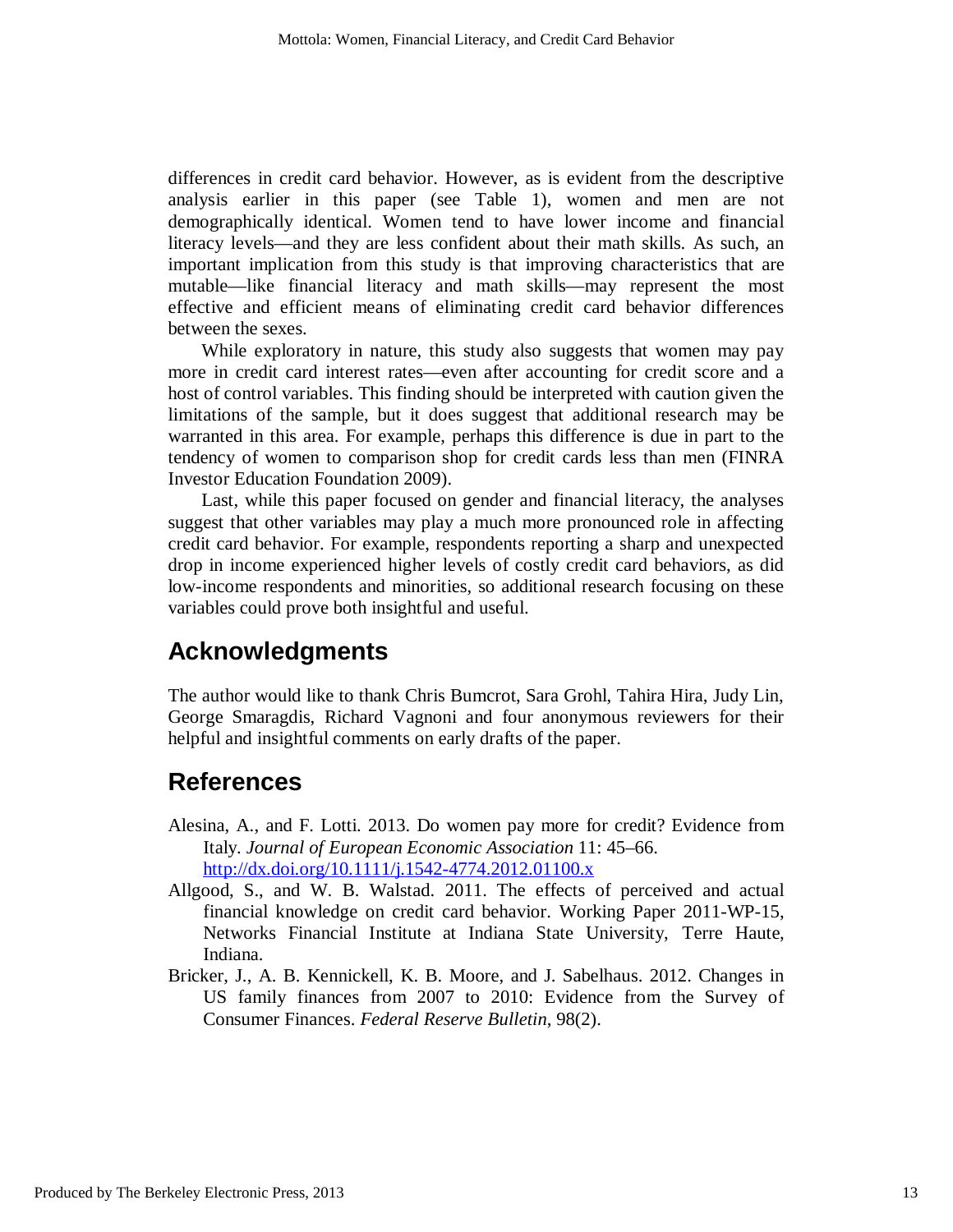- Collins, M. 2012. Financial advice: A substitute for financial literacy? *Financial Services Review* 21(4): 307–322.
- Fonseca, R., K. J. Mullen, G. Zamarro, and J. Zissimopoulos. 2012. What explains the gender gap in financial literacy*? Journal of Consumer Affairs* 46  $(1): 90-106.$  <http://dx.doi.org/10.1111/j.1745-6606.2011.01221.x>
- Knoll, M., and C. Houts. 2012. The financial knowledge scale: An application of item response theory to the assessment of financial literacy. *Journal of Consumer Affairs* 46(3): 381–410.

<http://dx.doi.org/10.1111/j.1745-6606.2012.01241.x>

- FINRA Investor Education Foundation. 2009. Financial capability in the United States.
- Garson, D. G. 2012. *Testing statistical assumptions*. Asheboro, NC: Statistical Publishing Associates.
- Lachance, M.-E., and N. Tang. 2012. Financial advice and trust. *Financial Services Review* 21(3): 209–226.
- Lusardi, A. 2011. American's financial capability. PRC Working Paper WP2011- 02, Pension Research Council, Philadelphia, PA.
- ———. 2012. Numeracy, financial literacy and financial decision-making. *Numeracy* 5(1). <http://dx.doi.org/10.5038/1936-4660.5.1.2>
- Lusardi, A., and O. Mitchell. 2008. Planning and financial literacy: How do women fare? *American Economic Review* 98(2): 414–417. <http://dx.doi.org/10.1257/aer.98.2.413>

———. 2011a. Financial literacy and retirement planning in the United States. *Journal of Pension Economics and Finance* 10(4): 509–525. <http://dx.doi.org/10.1017/S147474721100045X>

———. 2011b. Financial literacy around the world: An overview. *Journal of Pension Economics and Finance* 10(4): 497–508.

<http://dx.doi.org/10.1017/S1474747211000448>

———. 2011c. Financial literacy and planning: Implications for retirement wellbeing. In *Financial literacy: Implications for retirement security and the financial marketplace,* ed. O. S. Mitchell and A. Lusardi, 17–39. Oxford, UK: Oxford University Press.

<http://dx.doi.org/10.1093/acprof:oso/9780199696819.003.0002>

- Lusardi, A., and P. Tufano. 2009. Debt literacy, financial experiences, and overindebtedness. NBER Working Paper 14808, National Bureau of Economic Research, Cambridge, MA.
- Robb, C., and A. Woodyard. 2011. Financial knowledge and best practice behavior*. Journal of Financial Counseling and Planning* 22(1): 60–70.
- Robb, C., P. Babiarz, and A. Woodyard. 2012. The demand for financial professionals' advice: The role of financial knowledge, satisfaction, and confidence. *Financial Services Review* 21(4).